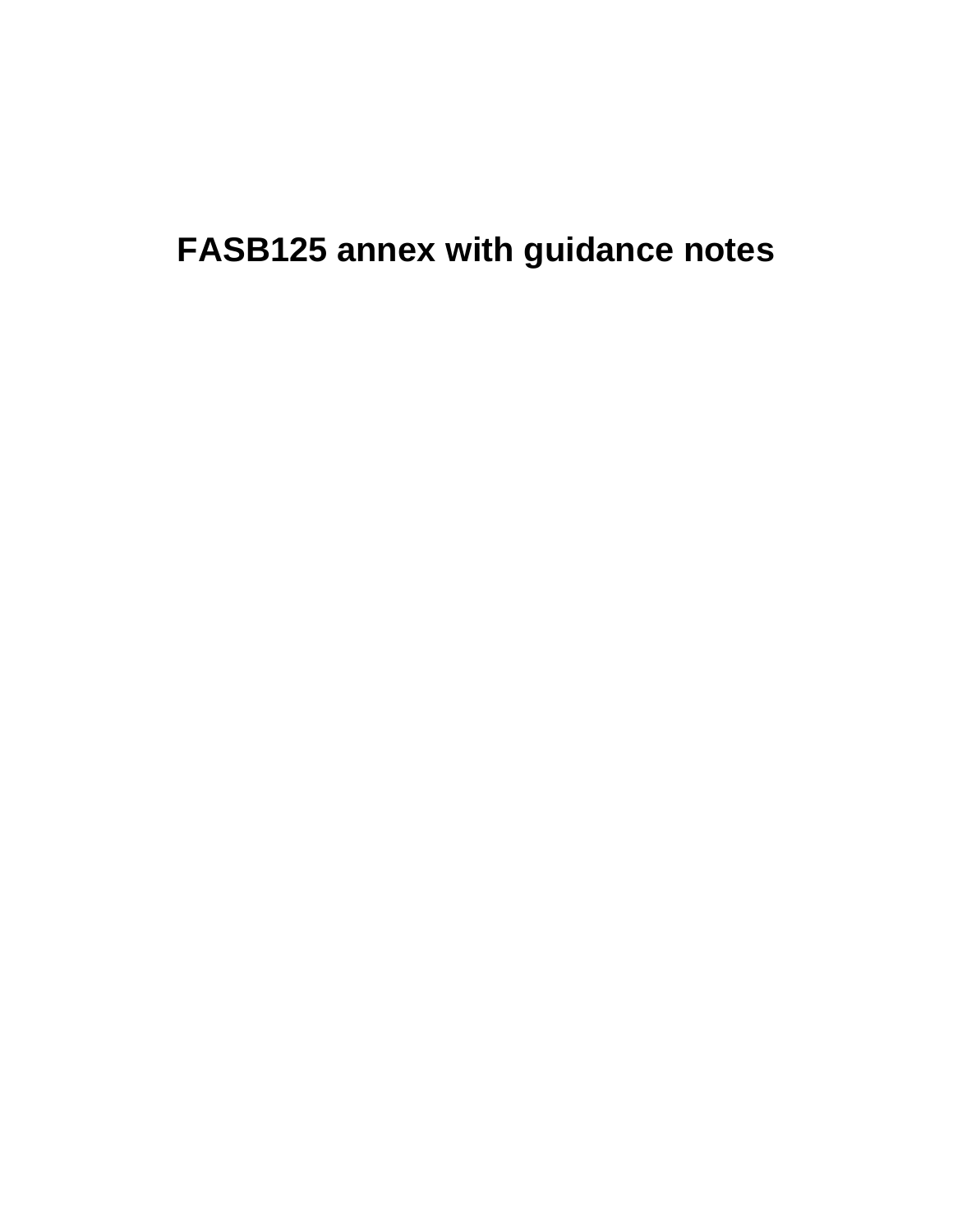## **PSA/ISMA Global Master Repurchase Agreement**

**FASB 125**

On June 28, 1996, the US Financial Accounting Standards Board issued Statement No. 125, *Accounting for Transfers and Servicing of Financial Assets and Extinguishments of Liabilities* ("FASB 125"), which institutes new accounting rules for US generally accepted accounting principles ("GAAP") applicable to all transactions involving transfers of financial assets, including repurchase agreements and buy/sell back transactions and transfers of collateral constituting financial assets in connection with secured financing transactions.

Under FASB 125, the accounting for repurchase transactions may change depending on the terms of the transaction. In particular, if a repo seller does not have the right to substitute securities or terminate the transaction on short notice, the repo buyer will generally be required to record both the securities as well as an obligation to return the securities, thereby "grossing up" its balance sheet. The repo seller will generally be required to reclassify the repo securities from securities inventory to receivable for securities pledged as collateral.

Paragraph 8 of the November 1995 version of the GMRA provides that the parties to a repurchase transaction can agree to "substitute" new securities for the purchased securities by varying the terms of the transaction and to "substitute" new margin securities for margin securities already delivered. In order to enable ISMA members and other market participants affected by the new accounting standard to mitigate the potential impact of FASB 125 on their balance sheets, a significant number of ISMA's US members and members of The Bond Market Association (formerly PSA) ("TBMA") active in the international repo markets requested that ISMA and TBMA publish a standard provision that allows (i) a repo seller to vary the terms of a transaction under paragraph 8 of the GMRA by notice to the buyer or gives the seller the right to terminate a transaction prior to maturity if the buyer does not agree to such variation; and (ii) a party which has transferred margin securities to provide cash margin in exchange for securities equivalent to those margin securities if the parties do not agree to a substitution of the margin securities. Market participants also preferred not fundamentally to alter the existing trading practices and economic expectations of the repo market.

Enclosed are suggested provisions for inclusion in part 2 of Annex I (supplemental terms and conditions) of the GMRA (where parties have already entered into the GMRA, they may prefer to amend the agreement by including the provisions in a side letter). The new provisions are intended both to provide for a right of "substitution" or termination on the part of the repo seller and to prescribe a methodology for quantifying economic loss suffered by the repo buyer as a direct consequence of the repo seller's exercise of that right. The provision is intended to make the repo buyer economically "whole". In other words, the repo buyer or transferee would not suffer economically because the loss provision is intended to place the buyer or transferee in the same position it would have been had the transferor not exercised its right. The provisions also provide a right of "substitution" for the original transferor of margin securities.

In the case of a variation of a transaction, the provision contains a short time frame: notice of variation must be provided by 12 p.m. (London time) for variation to occur on the same business day, and if notice of variation is given after 12 p.m. London time, variation would occur on the next business day. The ISMA CRD repo sub-committee views such period as the minimum time frame necessary to effect the exercise of the contractual right and determine the appropriate dollar amount consistent with the contractual "make whole" provision. Parties may agree on different notice periods.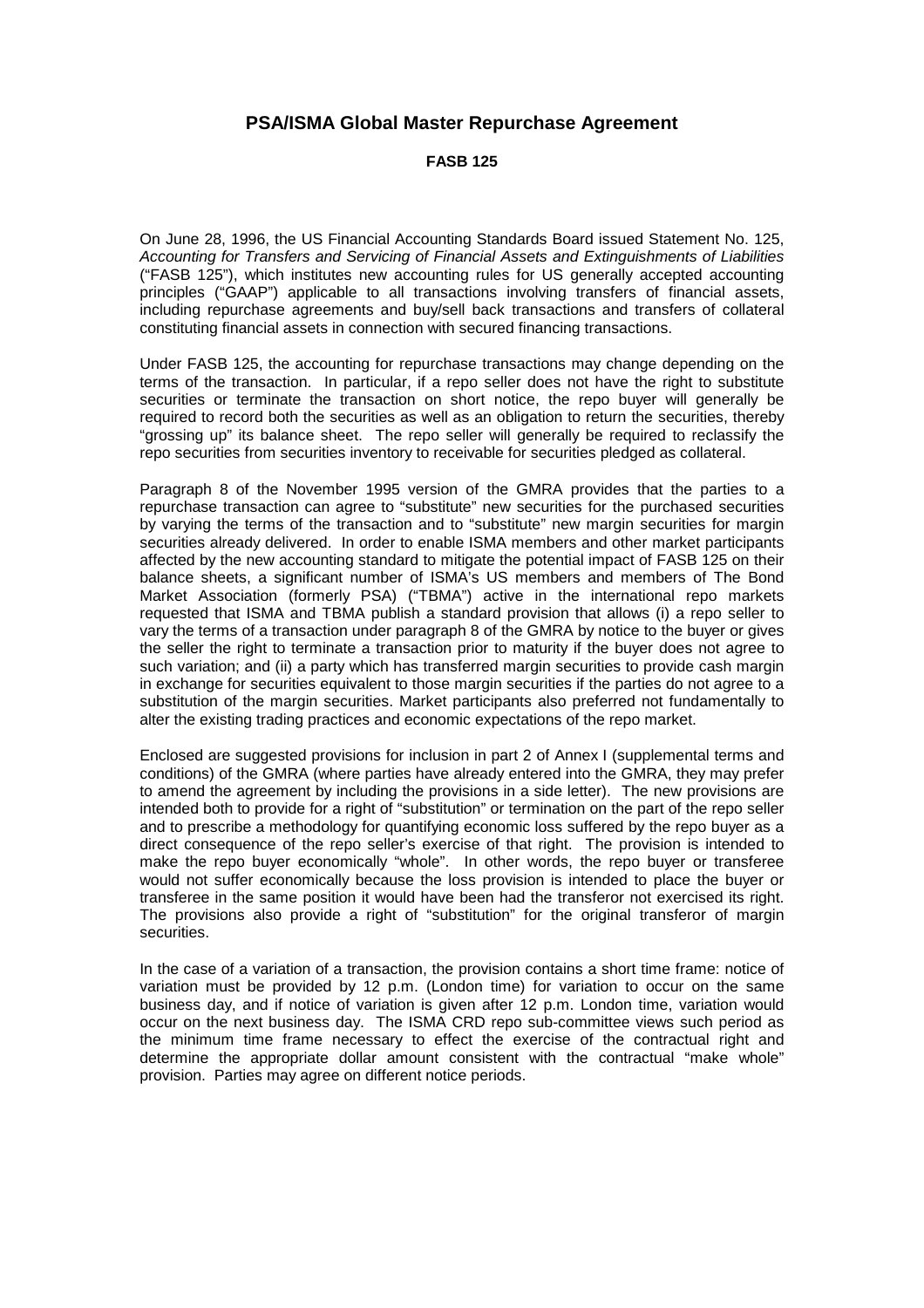The suggested provision is based on a similar provision published by TBMA for its New York law governed Master Repurchase Agreement. ISMA has not independently verified that the provisions meet the requirements of FASB 125. As always ISMA and TBMA recommend that market participants consult with their legal and accounting advisers concerning the desirability of use of the provision and the other requirements of FASB 125.